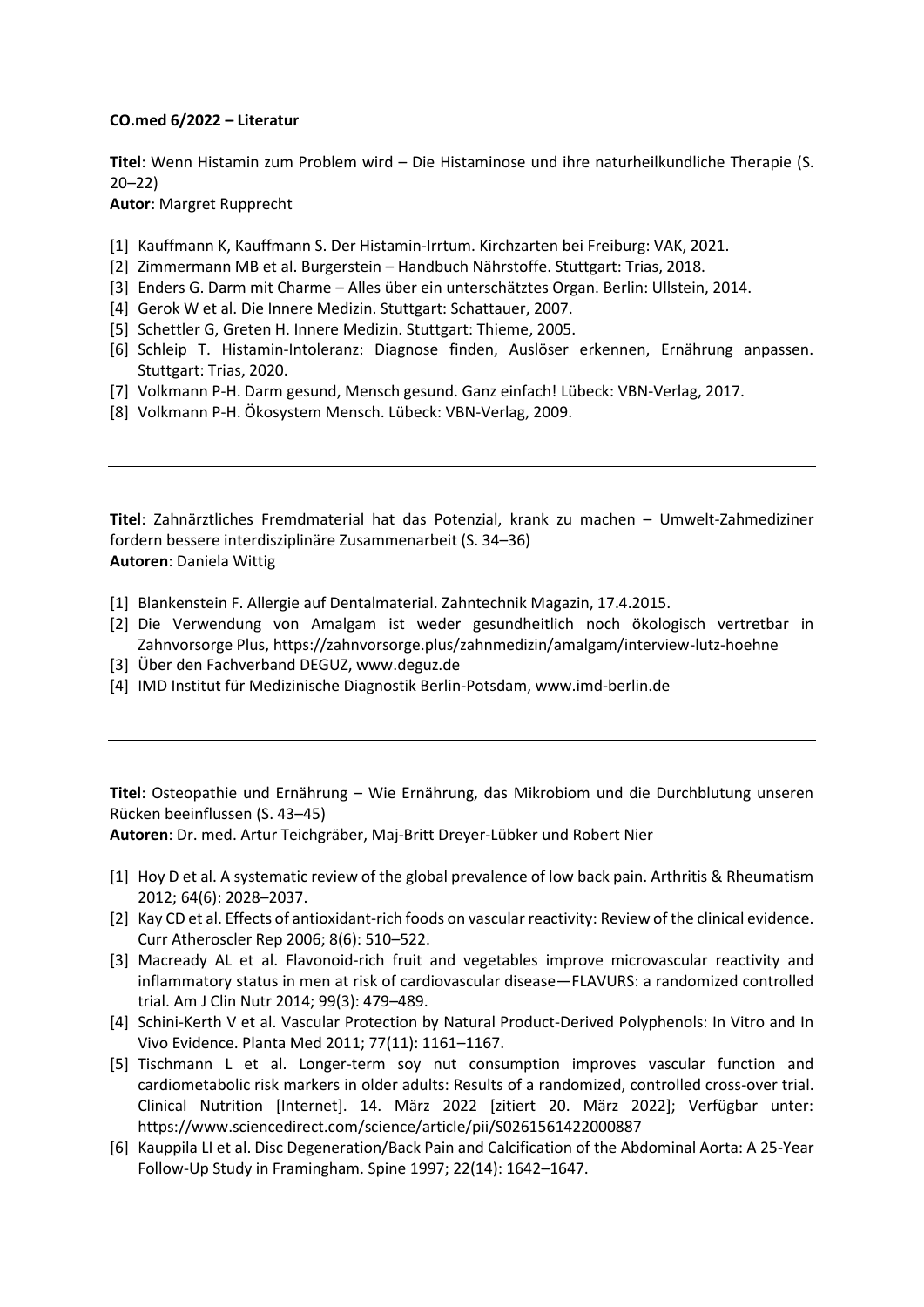- [7] Kauppila LI et al. MR aortography and serum cholesterol levels in patients with long-term nonspecific lower back pain. Spine (Phila Pa 1976) 2004; 29(19): 2147–2152.
- [8] Akar E, Efendioğlu M. Is there a Relationship between Blood Lipid Profile and Lumbar Spinal Stenosis? Haydarpasa Numune Med J 2020; 60(2): 194–197
- [9] Mancini JD et al. Gut microbiome changes with osteopathic treatment of constipation in Parkinson's disease: a pilot study. Neurology (E-Cronicon) 2021; 13(2): 19.
- [10]Kennedy PJ. Irritable bowel syndrome: A microbiome-gut-brain axis disorder? WJG 2014; 20(39): 14105.
- [11]Dekker Nitert M et al. Altered Gut Microbiota Composition Is Associated With Back Pain in Overweight and Obese Individuals. Front Endocrinol 2020; 11: 605.
- [12]Barral J-P, Mercier P. Lehrbuch der viszeralen Osteopathie, Bd. 1. München: Elsevier, Urban & Fischer Verlag, 2005.
- [13]Khan MA et al. Low-FODMAP diet for irritable bowel syndrome: is it ready for prime time? Dig Dis Sci 2015; 60(5): 1169–1177.
- [14]Staudacher HM et al. Comparison of symptom response following advice for a diet low in fermentable carbohydrates (FODMAPs) versus standard dietary advice in patients with irritable bowel syndrome. J Hum Nutr Diet 2011; 24(5): 487–495.
- [15]De Angelis M et al. The Food-gut Human Axis: The Effects of Diet on Gut Microbiota and Metabolome. CMC 2019; 26(19): 3567–3583.
- [16]Liem T et al. Leitfaden Viszerale Osteopathie. München: Elsevier Health Sciences, 2020.
- [17]Licciardone JC et al. Recovery from chronic low back pain after osteopathic manipulative treatment: a randomized controlled trial. J Osteopath Med 2016; 116(3): 144–155.
- [18]Franke H et al. Osteopathic manipulative treatment for nonspecific low back pain: a systematic review and meta-analysis. BMC Musculoskelet Disord 2014; 15(1): 1–18.
- [19]Littlejohn JM, Hartmann C. Das große Littlejohn-Kompendium: ausgewählte Fachartikel, Abhandlungen zur Osteopathie, 1899–1939. Pähl: Jolandos, 2010.
- [20]Jänig W. The Lovén reflex: the renaissance of a long-forgotten reflex involving autonomic and nociceptive pathways, Bd. 31, Clinical Autonomic Research. Wiesbaden: Springer, 2021.

**Titel**: Multiple Sklerose – Die Krankheit der 1.000 Gesichter: Die Rolle von Hormonen und anderen Auslösern | Jeannette Laux (S. 48–49) **Autoren**: Jeannette Laux

- [1] https://www.dasgehirn.info/krankheiten/multiple-sklerose/krankheit-der-tausend-gesichter
- [2] https://multiple-arts.com/ms-und-hormone/
- [3] https://www.leben-mit-ms.de/logins/schuetzen-oestrogene-vor-ms
- [4] Buch: "Multiple Sklerose ist heilbar" (Dr. Brigitte Judith Lang)
- [5] https://www.dr-med-heintze.de/ms\_multiple\_sklerose.html

**Titel**: Osteopathie im kranialen Bereich – Eine systemtheoretische Perspektive: Teil 2 – Weitere Ansätze des "Biodynamischen Modells der Osteopathie im kranialen Bereich" (S. 56–59) **Autoren**: René J. Zweedijk und Daan Van Oosten

[1] Jakel A, Hauenschild P. A systematic review to evaluate the clinical benefits of craniosacral therapy. Complement Ther Med 2012; 20: 456–465.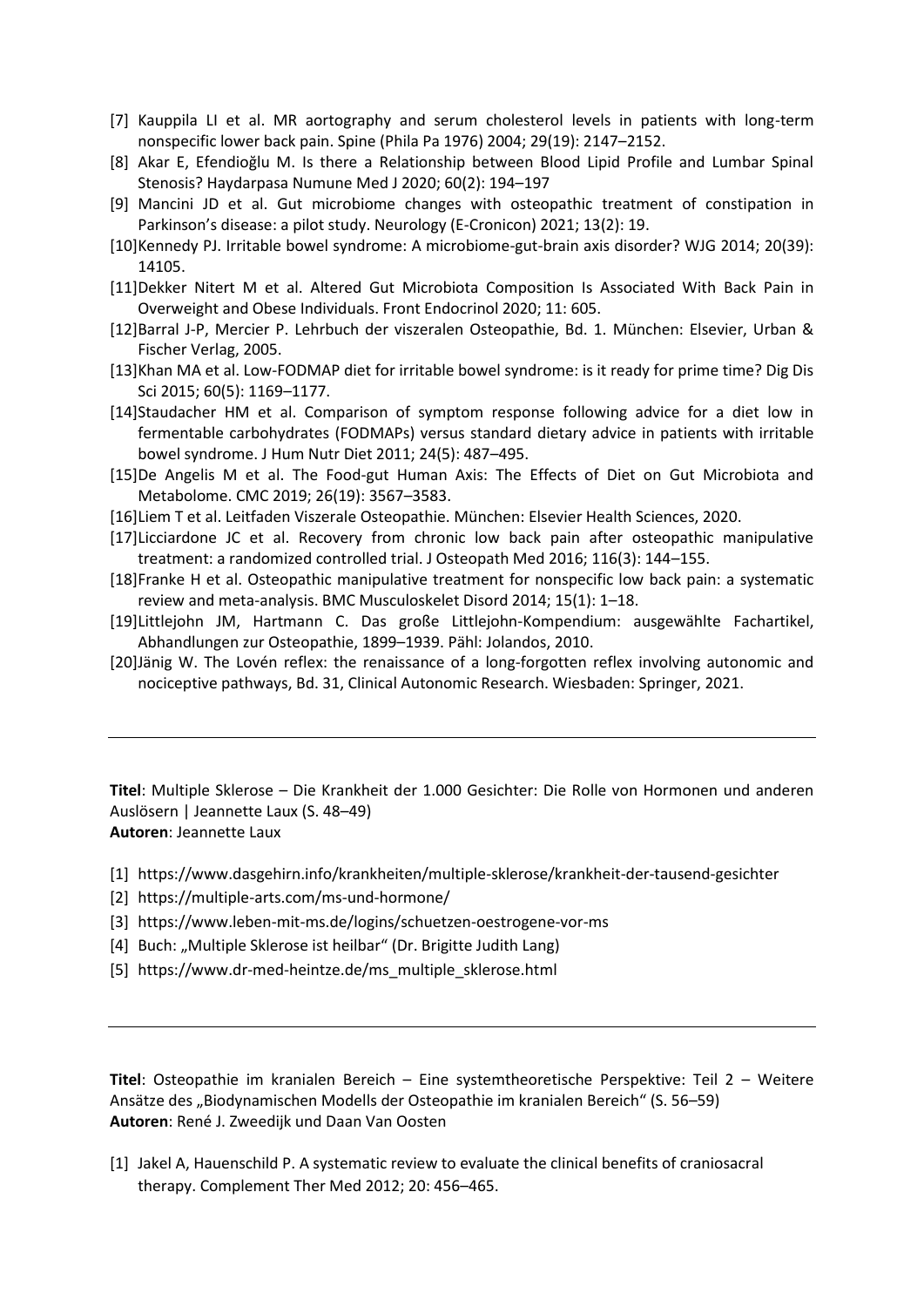- [2] Magoun HI. Osteopathy in the cranial field. Produced under the auspices of the Sutherland Cranial Teaching Foundation, teaching unit of the Cranial Academy. Kirksville, USA: Journal Printing Co, Kirksville, 1966.
- [3] Upledger JE. The Cranio-Sacral System: Clinical Applications and Research. Concepts and Mechanisms of Neuromuscular Functions. Berlin: Springer, 1984. S. 66–70.
- [4] Hayden EC, Lumly A. Osteopathy for children. England, UK: Elizabeth C Hayden, 2008.
- [5] Guillaud A et al. Reliability of Diagnosis and Clinical Efficacy of Cranial Osteopathy: A Systematic Review. PLoS One 2016; 11: 0167823.
- [6] Cerritelli F et al. Effectiveness of osteopathic manipulative treatment in neonatal intensive care units: protocol for a multicentre randomised clinical trial. BMJ Open 2013; 3: 002187.
- [7] King HH. Cranial osteopathic manipulative medicine's growing evidence base. J Am Osteopath Assoc 2012; 112: 9.
- [8] Jakel A, Hauenschild P. Therapeutic effects of cranial osteopathic manipulative medicine: a systematic review. J Am Osteopath Assoc 2011; 111: 685–693.
- [9] Rasmussen TR, Meulengracht KC. Direct Measurement of the Rhythmic Motions of the Human Head Identifies a Third Rhythm. J Bodyw Mov Ther 2020; 26: 24–29.
- [10]Bordoni B. The Benefits and Limitations of Evidence-based Practice in Osteopathy. Cureus 2019; 11: 6093.
- [11]McPartland JM, Skinner E. The biodynamic model of osteopathy in the cranial field. Explore (NY) 2005; 1: 21–32.
- [12]Sutherland WG, Gregory MK. The cranial bowl: a treatise relating to cranial articular mobility, cranial articular lesions and cranial technic. USA: Free Press Company, 1948.
- [13]Bordoni B et al. The Cranial Bowl in the New Millennium and Sutherland's Legacy for Osteopathic Medicine: Part 2. Cureus 2020; 12: 10435.
- [14]Moskalenko YE et al. Slow Rhythmic Oscillations within the Human Cranium: Phenomenology, Origin, and Informational Significance. Human Physiology 2001; 27: 171–178.
- [15]Nelson KE et al. Cranial rhythmic impulse related to the Traube-Hering-Mayer oscillation: comparing laser-Doppler flowmetry and palpation. J Am Osteopath Assoc 2001; 101: 163–173.
- [16]Mills MV et al. The use of osteopathic manipulative treatment as adjuvant therapy in children with recurrent acute otitis media. Arch Pediatr Adolesc Med 2003; 157: 861–866.
- [17]Becker RE, Brooks RE. The stillness of life: the osteopathic philosophy of Rollin E Becker DO. Portland, USA: Stillness Press, 2000.
- [18]Chila A. Foundations of Osteopathic Medicine. Netherlands: Wolters Kluwer, 2012.
- [19]Hruby RJ et al. The five osteopathic models: rationale, application, integration: from an evidencebased to a person-centered osteopathy. Scotland, UK: Handspring Publishing, 2017.
- [20]Kuchera ML, Kuchera WA. Osteopathic considerations in systemic dysfunction. Columbus, OH: Greyden Press, 1994.
- [21]Kales S. Osteopathie in het craniaal gebied: 1 minuut voor 12. de osteopaat 2017: 1–6.
- [22]Bordoni B et al. The Cranial Bowl in the New Millennium and Sutherland's Legacy for Osteopathic Medicine: Part 1. Cureus 2020; 12: 10410.
- [23]Nelson KE et al. Recording the rate of the cranial rhythmic impulse. J Am Osteopath Assoc 2006; 106: 337–341.
- [24]Jealous J. Jim Jealous, DO. Healing and the natural world. Interview by Bonnie Horrigan. Altern Ther Health Med 1997; 3: 68–76.
- [25]Jealous JS, Trafeli RM. The biodynamics of osteopathy. Farmington, USA: James Jealous, 2000.
- [26]England JL. Statistical physics of self-replication. J Chem Phys 2013; 139: 121923.
- [27]Langton C. Life at the edge of chaos Artificial life 2: the proceedings of an interdisciplinary workshop on the synthesis and simulation of living systems held February, 1990 in Santa Fe, New Mexico. 1992.